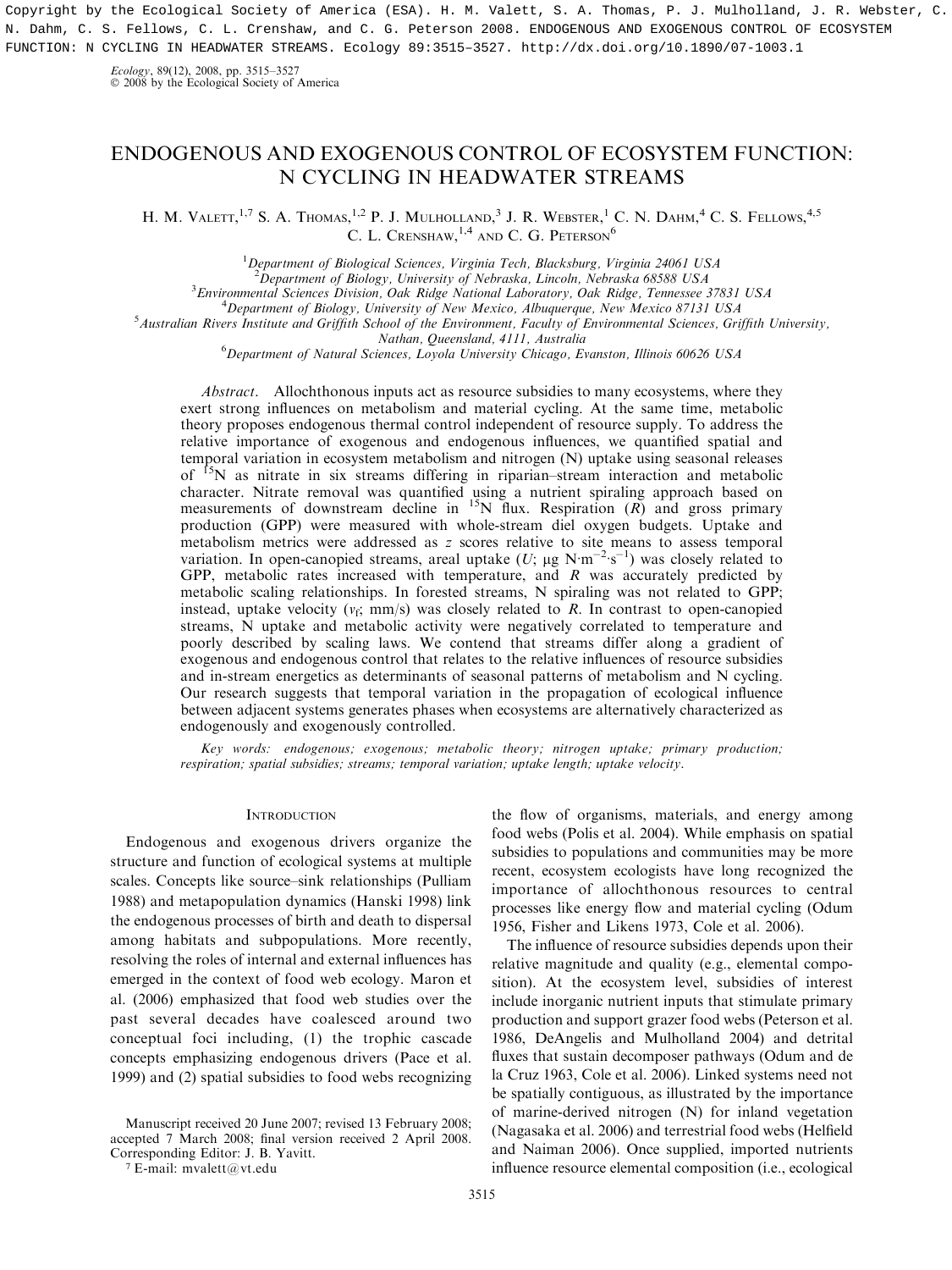| TABLE 1. Site characteristics for the six study streams. |  |
|----------------------------------------------------------|--|
|                                                          |  |

|                           | Coweeta Hydrologic Lab,<br>North Carolina, USA (CWT) |                                         | Oak Ridge National Laboratory,<br>Tennessee, USA (ORNL) |                                   |
|---------------------------|------------------------------------------------------|-----------------------------------------|---------------------------------------------------------|-----------------------------------|
| Characteristic            | Hugh White Creek<br>(HWC)                            | Snake Den Branch<br>(SD)                | West Fork Walker<br>Branch (WFWB)                       | East Fork Walker<br>Branch (EFWB) |
| Catchment setting         | mesic hardwood,<br>evergreen understory              | mesic hardwood,<br>evergreen understory | hardwood,<br>sparse understory                          | hardwood.<br>sparse understory    |
| Canopy cover              | highest                                              | highest                                 | moderate                                                | moderate                          |
| Reach elevation (m)       | 820                                                  | 865                                     | 275                                                     | 290                               |
| Catchment area (ha)       | 20                                                   | 28                                      | 38                                                      | 59                                |
| Geology                   | granite                                              | granite                                 | dolomite                                                | dolomite                          |
| Hydrology                 | perennial runoff                                     | perennial runoff                        | mesic groundwater                                       | mesic groundwater                 |
| Stream gradient $(\%)$    | 23                                                   | 22                                      |                                                         |                                   |
| Annual precipitation (cm) | 200                                                  | 200                                     | 140                                                     | 140                               |

Note: Additional information on the streams was given by Valett et al. (1996) and Mulholland et al. (1997).

stoichiometry; Sterner and Elser 2002) and interact with biotic demand to dictate rates of material cycling.

Other studies emphasize more internal organization of ecosystem dynamics. Based on metabolic theory, Brown et al. (2004) argued that variation in organismal metabolism results in metabolic scaling relationships that can explain emergent features at all levels of ecological organization. The theory extends the relationships between body size, temperature, and respiration (Gillooly et al. 2001) to propose metabolic constraints at population and ecosystem levels (Enquist et al. 1998). Enquist et al. (2003) suggested that ecosystem metabolism (i.e., respiration) and temperature can be linked mathematically by an Arrhenius plot with a predictable slope, and proposed that the relationship is independent of standing stock.

Metabolic and subsidy theories appear diametrically opposed, but we argue that they are complementary and that reconciling the apparent contradiction lies in examining the mechanisms by which subsidies link adjacent ecosystems and how their importance varies with time. In this paper, we address the importance of relationships between metabolism and nutrient cycling in open ecosystems subject to spatial and temporal variation in endogenous and exogenous organizers.

These themes are addressed in headwater streams of forested or open-canopied reaches. In forested reaches, autumnal inputs of leaf litter act as punctuated resource subsidies, while seasonal variation in heat energy influences biological processes in both stream types.

As part of the Nitrate Processing And Retention in Streams (NPARS) project (Thomas et al. 2001), we used the nutrient spiraling concept (Webster and Patten 1979, Newbold et al. 1981) to describe nutrient cycling in streams. A spiral length  $(S)$  is the sum of the uptake  $(S_W)$  and turnover  $(S_B)$  lengths (suggesting water and benthic associations, respectively).  $S_W$  is defined as the average distance traveled by a nutrient in inorganic form before removal from solution while  $S_B$  is the distance traveled in organic form before mineralization. Combined with information on stream hydrology and nutrient concentration, the spiraling framework yields metrics that describe ecosystem-scale biogeochemical activity. Diel oxygen budgets were used to derive measures of whole-stream metabolism. We selected six streams that varied in the extent of allochthonous inputs, thermal regime, and metabolic rates. Additions of heavy N isotopes as nitrate (i.e.,  ${}^{15}NO_3^-$ ) were used to quantify nutrient spiraling while we simultaneously measured whole-system metabolism. By monitoring critical biomass compartments and seasonal variation in resources and temperature, we investigated how exogenous and endogenous drivers organize biogeochemical and metabolic relationships.

#### STUDY SITES

Pairs of study streams at three study sites (Table 1) were chosen to provide variation in influence of riparian vegetation and thermal conditions. Within each stream, single study reaches of 50–150 m length were used for a series of nutrient release experiments designed to assess spatial and temporal variation in  $NO<sub>3</sub>-N$  uptake.

Rio Calaveras (RC) and Gallina Creek (GC) are streams in north-central New Mexico (NCNM), USA, and are open-canopied systems that flow through meadows or areas of relatively sparse riparian cover (Fellows et al. 2006). The streams are well lit and support productive periphyton communities that are heavily cropped by dense populations of benthic invertebrate grazers (Peterson et al. 2001).

The East (EFWB) and West (WFWB) Fork of Walker Branch are first-order streams on the grounds of the U.S. Department of Energy's Oak Ridge National Laboratory (ORNL), Tennessee, USA. Relatively dense canopies of second-growth deciduous forest shade both streams. During most of the year, periphyton standing crop is low, but a brief bloom typically occurs in early spring before closing of the riparian canopy (Mulholland et al. 2006).

Hugh White Creek (HWC) and Snake Den Branch (SD) are second-order streams located at the Coweeta Hydrologic Laboratory (CWT), North Carolina, USA (see Plate 1). An extensive perennial understory of rhododendron beneath a deciduous forest canopy results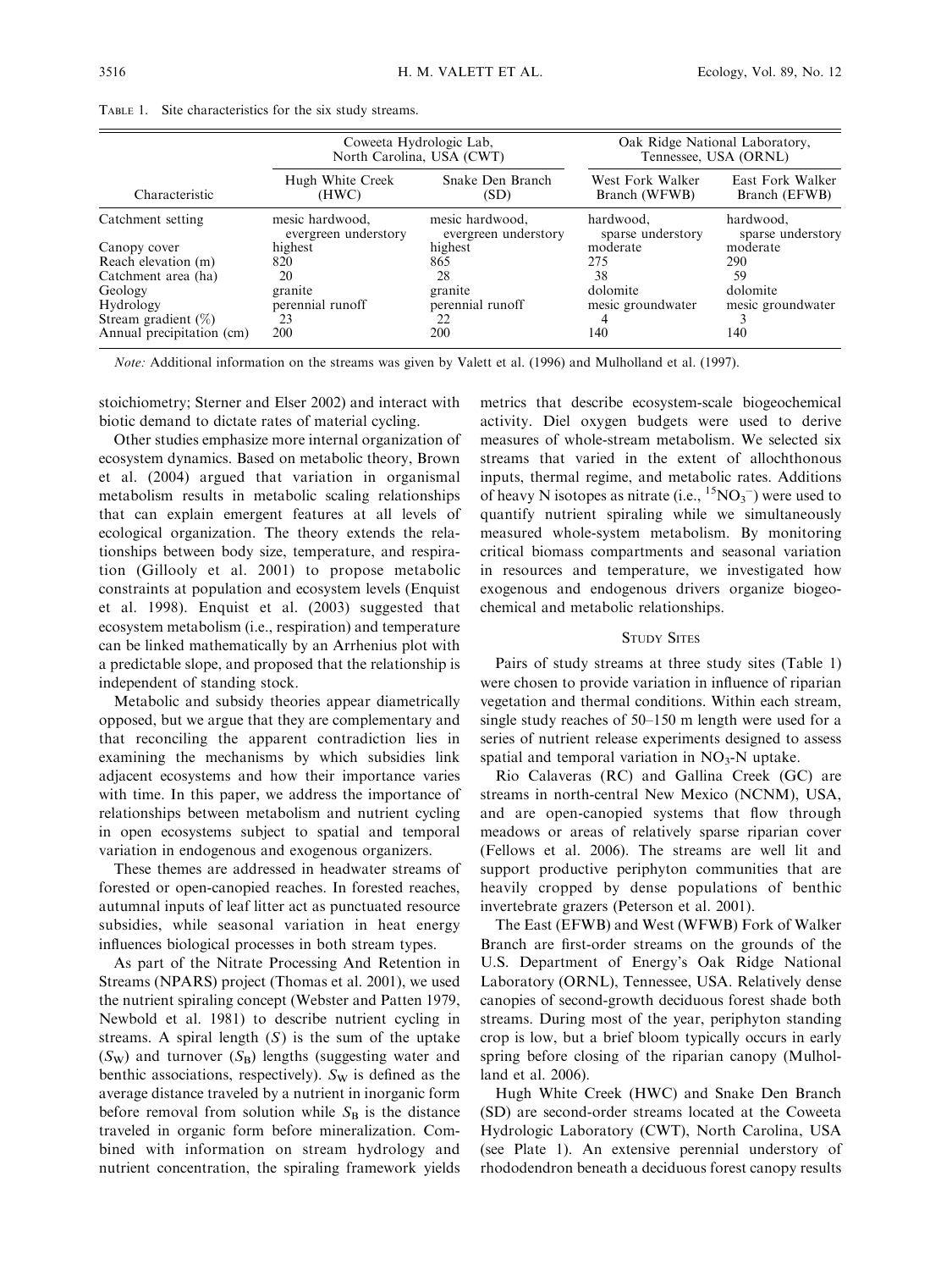TABLE 1. Extended.

| North Central<br>New Mexico, USA (NCNM)                                                       |                                                                             |  |  |  |
|-----------------------------------------------------------------------------------------------|-----------------------------------------------------------------------------|--|--|--|
| Gallina Creek (GC)                                                                            | Rio Calaveras<br>(RC)                                                       |  |  |  |
| sparse montane conifer forest<br>low<br>2524<br>618<br>granite/gneiss<br>snowmelt<br>11<br>30 | montane meadow<br>lowest<br>2475<br>3760<br>volcanic tuff<br>snowmelt<br>50 |  |  |  |

in very low light levels during all seasons (Webster et al. 1992).

## **METHODS**

Overview of experimental design.—Solute release experiments were used to characterize  $NO<sub>3</sub>-N$  transport and uptake using additions of  ${}^{15}NO_3-N$  and a hydrologic tracer. A single release was carried out at each of six streams during each season (Appendix A) to address spatial and temporal variation in  $NO_3-N$  spiraling. Spring releases in NCNM streams were not possible due to snowmelt-enhanced discharge and  $NO<sub>3</sub>-N$  concentrations (i.e.,  $>150 \mu g/L$ ). During each release, we quantified standing stocks of dominant benthic compartments pertinent to stream sites, measured ecosystem metabolism, and monitored select physical–chemical features.

Solute release experiments.—We conducted 12-h continuous additions of 99% <sup>15</sup>N-enriched  $K^{15}NO_3$ along with chloride  $(Cl^-, from NaCl)$  as a hydrologically conservative tracer. The  $K^{15}NO_3$  additions were designed to produce a 40-fold increase in the  ${}^{15}N$ :  ${}^{14}N$  ratio of stream water  $NO_3-N$ , an enrichment level that elevated NO<sub>3</sub>-N concentration by  $\sim$ 15%. After  $\sim$ 12 hours, we collected replicate water samples (four to seven stations downstream from the <sup>15</sup>N release in each stream), which were corrected for background and dilution influences (following standard protocols; Stream Solute Workshop 1990) to evaluate N cycling. Processing of  ${}^{15}NO_3-N$  samples followed a modified form of the reduction–diffusion method (Sigman et al. 1997). Samples were sent to the University of Waterloo Environmental Isotope Laboratory for analysis of <sup>15</sup>N:<sup>14</sup>N ratios ( $\pm$ 0.3‰) by mass spectrometry. Solute monitoring included chloride  $(Cl^-)$ , as a hydrologic tracer),  $NO<sub>3</sub>-N$ , and soluble reactive phosphorus (SRP) following standard methods (Table 2). Samples were filtered in the field or returned to the laboratory and filtered (Whatman GFF glass fiber filters [Whatman International, Kent, UK]; pore size =  $0.7 \mu$ m) within two hours of collection.

Nutrient spiraling metrics.—Longitudinal uptake rate  $(k_L; m^{-1})$  was derived as the slope of the line relating  $ln(^{15}N$  flux) and distance downstream (m), and its inverse equals the gross  $NO_3-N$  uptake length  $(S_W; m)$ . The uptake velocity,  $v_f$  (mm/s) normalizes  $S_W$  to hydrologic influences:

$$
v_{\rm f} = \frac{ud}{S_{\rm W}}\tag{1}
$$

where  $u$  is stream velocity (mm/s) and  $d$  is mean stream depth (m). The uptake velocity is combined with background  $NO<sub>3</sub>$ -N to quantify the areal uptake rate (U;  $\mu$ g N·m<sup>-2</sup>·s<sup>-1</sup>):

$$
U = v_f [NO_3-N]
$$
 (2)

where  $[NO<sub>3</sub>-N]$  is ambient background  $NO<sub>3</sub>-N$  concentration  $(\mu g/L)$ .

Whole-system metabolism.—Reach-scale measurements of stream metabolism were made using a two-

TABLE 2. Field and laboratory methods for assessing ecosystem structure of study streams.

| Method/instrument                                                                                                      | Sample size $(n)$                                                    | Reference                                                                                          |  |
|------------------------------------------------------------------------------------------------------------------------|----------------------------------------------------------------------|----------------------------------------------------------------------------------------------------|--|
|                                                                                                                        |                                                                      |                                                                                                    |  |
| ion chromatography, Dionex DX 500,                                                                                     | $3$ /transect                                                        | APHA (2005)                                                                                        |  |
| automated Cu-Cd reduction, azo dye<br>colorimetry, Technicon AAII,<br>Technicon, Emeryville, California,<br><b>USA</b> | $3$ /transect                                                        | APHA (2005)                                                                                        |  |
| colorimetry with ascorbic acid-<br>molybdate                                                                           | $3$ /transect                                                        | APHA (2005)                                                                                        |  |
|                                                                                                                        |                                                                      |                                                                                                    |  |
| dilution gauging<br>discharge and cross-sectional area<br>field measurements                                           | $1$ /release<br>$1$ /release<br>$200$ /release                       | Gordon et al. (1992)<br>Stream Solute Workshop (1990)<br>Stream Solute Workshop (1990)             |  |
|                                                                                                                        |                                                                      |                                                                                                    |  |
| cylindrical pot sampler<br>cylindrical pot sampler<br>scraping and pigment analysis<br>ash-free dry mass               | $3 - 5$ /transect<br>$3 - 5$ /transect<br>$3-5$ rocks<br>$3-5$ rocks | Webster et al. (2003)<br>Webster et al. (2003)<br>Steinman et al. (2006)<br>Steinman et al. (2006) |  |
|                                                                                                                        | Dionex, Sunnyvale, California, USA                                   |                                                                                                    |  |

Note: Abbreviations are: CPOM, coarse particulate organic matter; FPOM, fine particulate organic matter; OM, organic matter.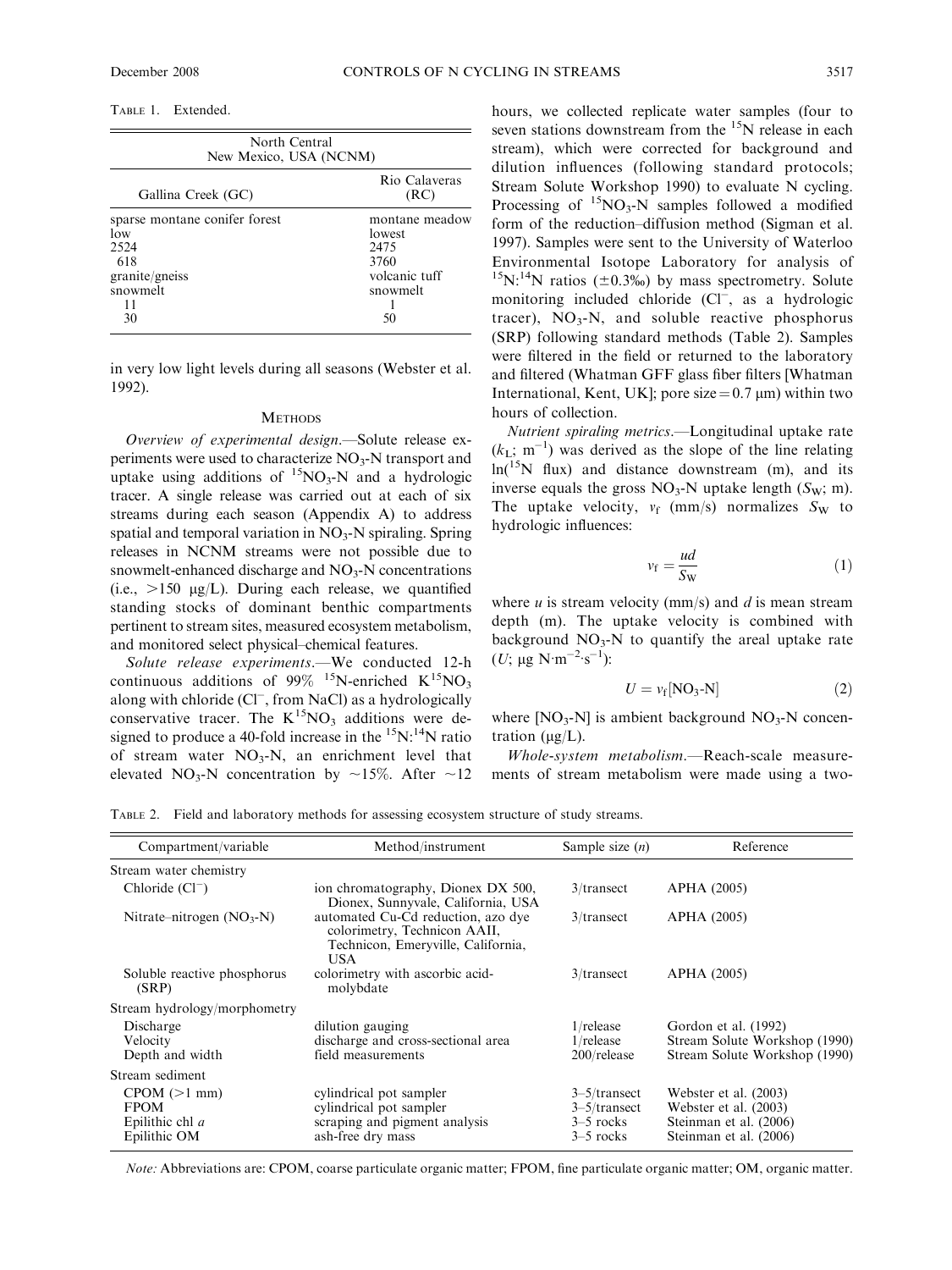station oxygen technique (Marzolf et al. 1994). Dissolved oxygen (DO) and water temperature were measured using automated sondes (YSI Model 2607, YSI, Yellow Springs, Wisconsin, USA; or Hydrolab Model 4A, Hydrolab, Hach Environmental, Loveland, Colorado, USA) at intervals of 5–15 min over 24 h. Exchange with the atmosphere was calculated from longitudinal declines of propane or sulfur hexafluoride  $(SF_6; Marzolf et al. 1994)$ . Respiration (R) rate was determined from changes in DO flux during night. Daytime  $R$  was determined by extrapolating linearly from an hour before dawn to one hour post-dusk. Rates of gross primary production (GPP) were determined as the summed difference between the observed net rate of oxygen change and extrapolated daytime respiration rate. Insolation was measured as flux density  $(\text{mol}\cdot\text{m}^{-2}\cdot\text{d}^{-1})$  for photosynthetically active radiation (PAR) monitored at a single location within each study reach, using a quantum sensor (LICOR 190SA, LI-COR, Lincoln, Nebraska, USA). Net ecosystem production (NEP) was determined as  $GPP - R$ .

Stream ecosystem structure.—We documented sediment organic matter (OM), epilithic chlorophyll *a* (chl), and measurements of stream flow along each of the study reaches (Table 2). Cylindrical samplers were placed on the stream bed to collect coarse particulate OM (CPOM;  $>1$  mm) and fine particulate OM (FPOM; ,1 mm). Measures of CPOM and FPOM standing stocks in NCNM streams were lost due to technical error. Representative rocks were collected and processed for biofilm OM and chl. Reach-scale averages were determined using standings stocks weighted for percentage of habitat occupied by bedrock, riffles, and pools. Stream discharge and velocity were determined by dilution gauging (Gordon et al. 1992; Table 2).

Statistical assessment.—Variation in physical-chemical conditions among sites was assessed using one-way analysis of variance (ANOVA) with site (CWT, ORNL, NCNM) as the main effect (Sokal and Rohlf 1981). Based on similarity in physical–chemical features, experiments from CWT and ORNL were combined to address differences between forested and open-canopied sites using t tests on grand means ( $n = 6$  and  $n = 22$  for open-canopied and forested types, respectively). Temporal change in ecosystem structure and function was assessed using one-way ANOVA with season as the main effect. Given the relatively small data set available to address temporal trends  $(n = 4$  seasons; 4–6 observations per season), use of repeated-measures or time-series approaches were considered inappropriate, and we employed one-way ANOVA of z scores (Eq. 3) to assess temporal influences:

$$
z \text{ score} = \frac{(y_i - \overline{y})}{SD} \tag{3}
$$

where  $y_i$ ,  $\bar{y}$ , and SD are individual observations, mean values, and standard deviations for a given stream. This yields a mean of zero and an SD of one for each stream, and effectively normalizes measures for spatial variation among streams. For all significant ANOVAs, differences among factor levels (site or season) were assessed using Tukey's multiple comparison test with  $\alpha = 0.05$ . Correlation analysis was used to investigate relationships between measures of ecosystem structure and function. To address the influence of outliers and deviation from normality, we calculated both parametric (Pearson product-moment,  $r<sub>P</sub>$ ) and nonparametric (Spearman rank,  $r_S$ ) correlation coefficients. Scaling relationships between ecosystem metabolism and stream temperature were addressed using an Arrhenius plot (Eq. 4) following Enquist et al. (2003):

$$
\ln(R) = \frac{-E}{1000k} \left( \frac{1000}{T} \right) + \ln[(b_0)(C)] \tag{4}
$$

where  $R$  is areal respiration,  $E$  is activation energy (0.6) eV; 1 eV =  $1.60218 \times 10^{-19}$ J), k is the Boltzmann constant  $8.62 \times 10^{-5}$  eV K<sup>-1</sup>, T is stream temperature in degrees Kelvin, and  $b_0$  and C are normalization constants. Accordingly, Eq. 4 should yield a slope of  $-0.6$ eV when  $ln(R)$  is plotted against  $1/kT$  (Enquist et al. 2003). Scaling relationships were also analyzed for respiration normalized to organic matter standing stocks. We addressed how well metabolic theory predicted stream metabolism with linear regression using these whole-stream respiration measures and associated temperatures for the combined data set and for forested and open sites independently. For all measures, relative variance was expressed as the coefficient of variation (CV) where CV is (mean/ standard deviation)  $\times$  100%.

#### **RESULTS**

Based on average annual values (Appendix B), streams in CWT and ORNL were considered structurally similar to each other and significantly different from NCNM streams. In general, CWT and ORNL streams had similar hydrologic features (velocity, depth, width), temperature, light availability, and stream water chemistry, while they differed from NCNM in most of these same variables (Appendix B). Ordination of seasonal measures of nine habitat variables used to predict features of stream metabolism and nutrient cycling explained 79% of the variance using three multivariate axes (Appendix C). Open-canopied streams were clearly separated from forested streams along the first axis where scores were correlated to photosynthetically active radiation (PAR;  $-0.45$ ), NO<sub>3</sub>-N ( $-0.34$ ), and soluble reactive phosphorus (SRP;  $-0.45$ ). Further, seasonal variation in N spiraling metrics (Appendix D) and leaf litter standing stocks (Appendix E) resulted in little statistical separation between CWT and ORNL. Accordingly, we retained seasonal distinctions for individual streams but combined measures from CWT and ORNL as forested sites and contrasted them with those from the open-canopied streams of NCNM.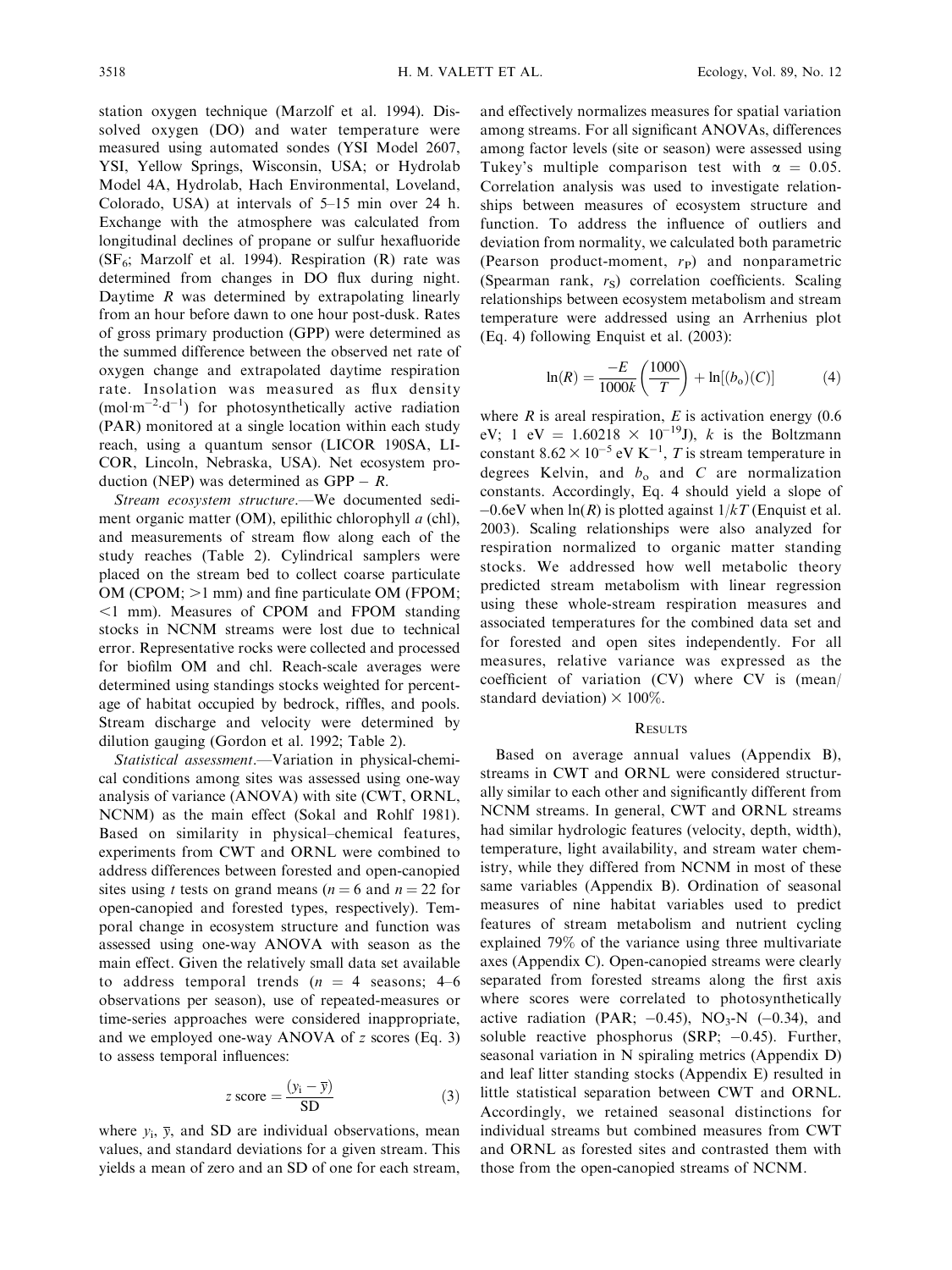

FIG. 1. Seasonal variation in ecosystem metabolism in forested and open-canopied streams. Data are z scores as means  $\pm$  SE for gross primary production (GPP), respiration  $(R)$ , net ecosystem production (NEP), and P:R (GPP:R) ratio. Bars within a panel that are significantly different ( $P < 0.05$  from Tukey's hsd after one-way ANOVA) have different uppercase letters.

Forested and open-canopied streams: spatial and temporal variation.—In the forested streams, water temperature was significantly colder (z score of temperature;  $P < 0.0001$ ) during autumn and winter, and insolation was significantly lower (z score of PAR;  $P =$ 0.0003) during spring and summer (Appendix F) compared to other seasons. With the exception of CPOM, detrital standing stocks within the forested streams did not vary seasonally (Appendix G). Standing stocks of leaf litter (i.e., CPOM), however, were greater  $(P < 0.0001)$  in autumn than during other seasons. Mean  $(\pm SE)$  standing stock of leaf litter in autumn was 181.4  $\pm$  20.2 g AFDM/m<sup>2</sup> (ash-free dry mass) while averages during the other seasons varied from 9.8–27.7 g  $AFDM/m<sup>2</sup>$  (Appendix G).

Water temperature differed significantly across all seasons in our open-canopied streams ( $P = 0.002$ ) while photon flux density  $(11.1-30.1 \text{ mol} \cdot \text{m}^{-2} \cdot \text{d}^{-1})$ ; Appendix F) was high throughout the year. Mean  $NO<sub>3</sub>-N$ concentration in open-canopied streams (66  $\pm$  27  $\mu$ g/L) was greater (*P* = 0.009; *t* test of grand means) than in the forested streams (15  $\pm$  4 µg/L). Opencanopied streams contained more epilithic biomass than forested streams (6.3  $\pm$  2.2 vs. 2.8  $\pm$  0.5 g/m<sup>2</sup>; *P* = 0.035; Appendix H), but chlorophyll standing crops were similar ( $P = 0.816$ ; Appendix H). Values are expressed as mean  $\pm$  SE.

Metabolic rates changed with season in both forested and open-canopied systems (Fig. 1), but responses differed with stream type. In forested streams gross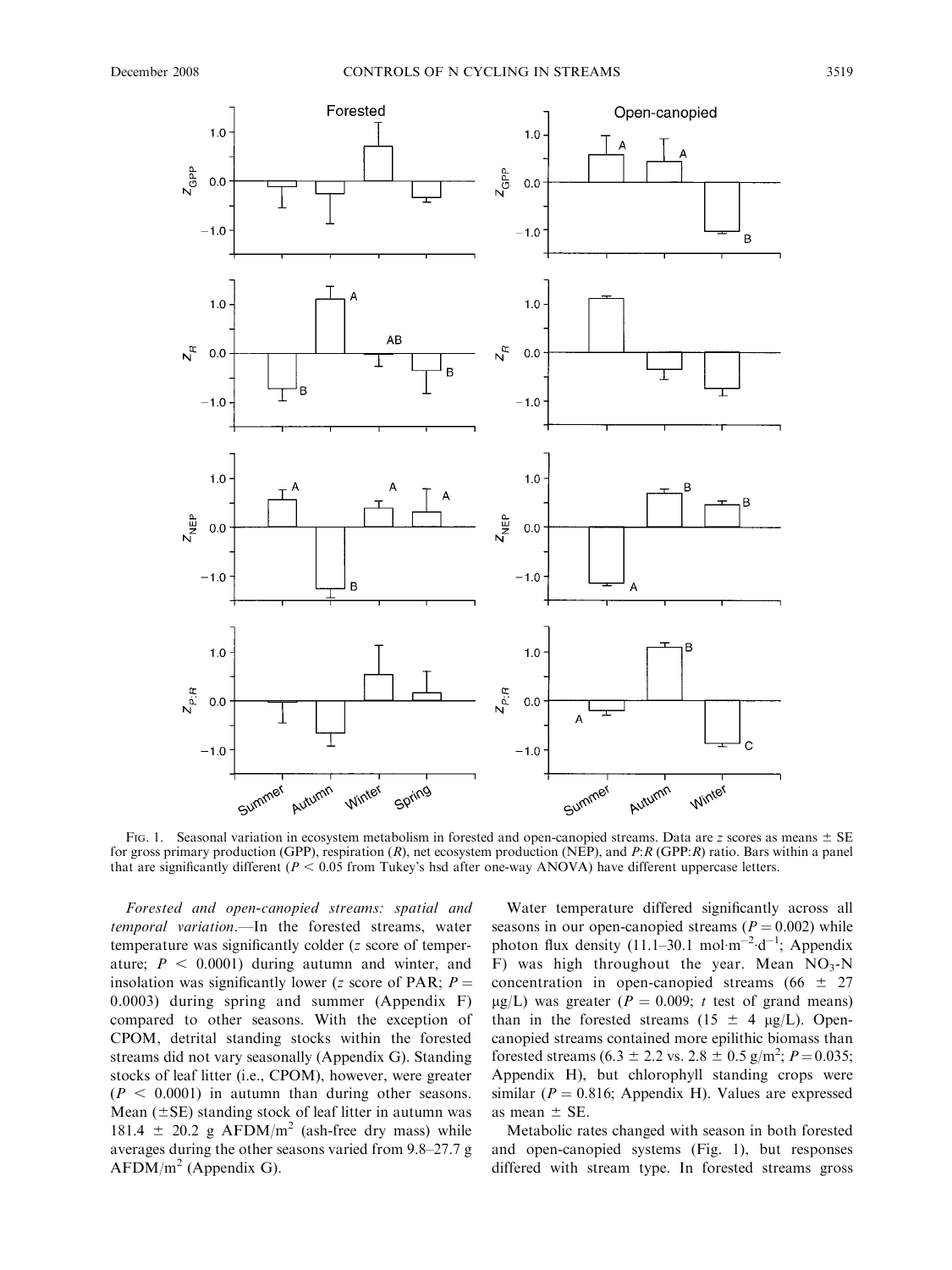

FIG. 2. Seasonal variation in nitrate uptake in forested and open-canopied streams. Data are z scores presented as means  $\pm$  SE for uptake length (S<sub>W</sub>), uptake velocity ( $v_f$ ), and areal uptake (U). Bars within a panel that are significantly different ( $P < 0.05$  from Tukey's hsd after one-way ANOVA) have different uppercase letters.

primary production (GPP) was low and not significantly different among seasons ( $P = 0.18$ ; Fig. 1; Appendix I). Respiration rates  $(R)$ , however, were highest in autumn and declined significantly ( $P = 0.006$ ) through winter, spring, and summer (Fig. 1). Greatest P:R ratio (GPP:R) occurred in autumn but was only 0.17 (Appendix I).

Rates for GPP in open-canopied streams  $(0.32 \pm 0.10$ g  $O_2 \cdot m^{-2} \cdot d^{-1}$ ) were higher than those in forested sites  $(0.20 \pm 0.10 \text{ g } O_2 \text{·m}^{-2} \text{·d}^{-1})$ , but grand means did not differ significantly between stream types (mean  $\pm$  SE; P  $= 0.34$ ). In open-canopied streams, greatest GPP (P  $=$ 0.02) and R ( $P = 0.005$ ) occurred in summer (Fig. 1), generating a maximal P:R of 0.37 (Appendix I).

Seasonal patterns of N uptake differed between stream types (Fig. 2). In forested streams, average nutrient uptake length  $(S_W)$  varied from 16–752 m across seasons (Appendix J) and was shortest (Fig. 2; P  $= 0.02$ ) in autumn. Maxima for  $v_f$  (0.09 mm/s) and U  $(0.62 \text{ µg N}\cdot\text{m}^{-2} \cdot \text{d}^{-1})$  occurred in autumn when values were four to seven times greater than during other seasons ( $P = 0.004$  and 0.018, respectively). In opencanopied systems,  $S_W$  was longer ( $>1$  km in winter and spring), and means did not differ significantly among seasons ( $P > 0.14$ ; Fig. 2; Appendix J). Within these streams,  $v_f$  ( $P = 0.0001$ ) and U ( $P = 0.003$ ) varied seasonally (Fig. 2);  $v_f$  was maximal (0.03 mms/s) during

autumn while U was greatest (0.32 µg N·m<sup>-2</sup>·d<sup>-1</sup>) in summer.

Seasonal variation: coupling temporal change in structure and function.—In forested streams, temporal variation in R was related to leaf litter standing crop  $(r_{\rm P})$  $= 0.67$ ,  $P = 0.0005$  for z scores; data not shown), and seasonal changes in  $v_f$  and U were tied to R (Fig. 3), with greater uptake associated with enhanced R. Spiraling metrics for N uptake were not related to GPP in forested streams.

While respiration and N uptake increased with increasing leaf litter stocks in forested streams, they declined with increasing stream temperature (Fig. 4). Respiration,  $v_f$ , and U were negatively correlated with water temperature both as untransformed data and as z scores (Fig. 4). Ecosystem  $R$  in forested streams was related to stream temperature in a manner opposite that predicted by metabolic scaling laws (Eq. 4;  $r^2 = 0.47$ ,  $n =$ 16,  $P = 0.0035$ . The slope relating metabolism and temperature (0.63  $\pm$  0.18 eV; slope  $\pm$  SE) was nearly equal in magnitude but had a sign opposite to the predicted value (i.e.,  $-0.64$  eV). Following removal of autumnal  $R$ , the relationship was no longer significant  $(r^2 = 0.056, n = 12, P = 0.45)$ . Scaling regressions for respiration normalized to organic matter standing stocks were not significant ( $P > 0.05$ ). Accordingly, respiration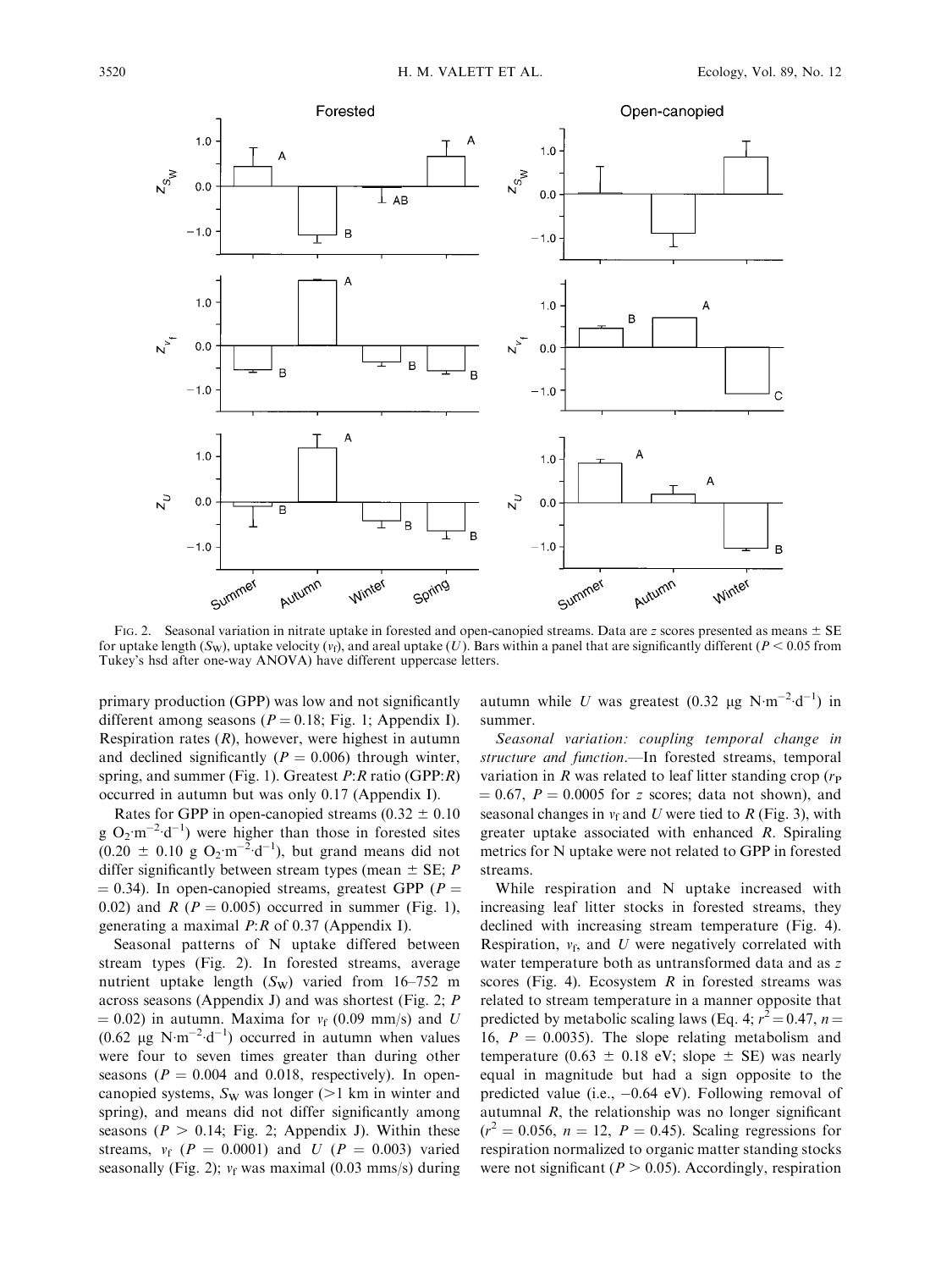

FIG. 3. Respiration (R) vs. uptake velocity ( $v_f$ ) or areal uptake (U) for (a, c) untransformed data and (b, d) z scores during solute releases in forested streams ( $n = 16$  solute injections). Both parametric (Pearson product-moment,  $r<sub>P</sub>$ ) and nonparametric (Spearman rank,  $r<sub>S</sub>$ ) correlation coefficients and associated P values are given.

normalized to leaf litter standing stock did not scale with temperature using all data from forested streams ( $r^2 =$ 0.19,  $P = 0.09$ ) nor when autumnal data were excluded  $(r^2 = 0.04, P = 0.52).$ 

In open-canopied streams, GPP was a strong predictor of U (Fig. 5) and was positively related to R ( $r = 0.81$ ,  $n = 6$ ,  $P = 0.05$ ; data not shown). Accordingly, U was also positively related to  $R$  (Fig. 5). The relationships between U and metabolic rates were significant both with untransformed variables and with z scores calculated for U, GPP, and R. Uptake velocity was not significantly related to any measure of ecosystem metabolism (data not shown).

In open-canopied streams, rates of N uptake, ecosystem R, and GPP increased with temperature (Fig. 6), a pattern opposite that in forested streams (Fig. 4). As  $z$  scores, GPP (Fig. 6a) and  $R$  (Fig. 6b) were closely related to water temperature, but these measures were unrelated to PAR ( $P > 0.5$ ; data not shown). Metabolic scaling linked R and temperature (Eq. 4;  $r^2 =$ 0.73,  $n = 6$ ,  $P = 0.031$ ) with a slope of  $-0.98 \pm 0.3$  eV. The z scores for  $v_f$  and temperature trended toward significance (Fig. 6c), while the z scores for  $U$  and temperature were highly correlated (Fig. 6d).

Across all streams and N release experiments,  $v_f$  and U were closely related to R as untransformed data  $(r =$ 0.75 and 0.73, respectively,  $P < 0.0001$ ; data not shown) or z scores ( $r = 0.71$ ,  $P = 0.001$  and  $r = 0.50$ ,  $P = 0.004$ , respectively; Appendix K). Similar global relationships were not significant for GPP and uptake. No metabolic or N uptake measures were significantly related to stream temperature across all releases using either untransformed data or associated z scores. Accordingly, metabolic scaling revealed that respiration rates and temperature were unrelated ( $r^2 = 0.05$ ,  $n = 22$ ,  $P = 0.29$ ) when all streams and seasons were included. However, the relationship was significant ( $r^2 = 0.46$ ,  $n = 18$ ,  $P =$ 0.002) with a slope  $(-0.63 \pm 0.17 \text{ eV})$  remarkably similar to the predicted value (i.e.,  $-0.64$  eV) when autumnal data from forested streams were excluded.

#### **DISCUSSION**

Our assessment of N cycling in forested and opencanopied headwater streams showed that seasonal variation in N cycling within a stream can be as great as variance observed across very different systems within a single season (Appendix D). Nevertheless, metabolism and N uptake changed predictably with season within forested and open-canopied stream types, and temporal patterns appear to reflect the relative influences of resource subsidies and energetic constraints.

Endogenous control of ecosystem function.—While our data show that gross primary production (GPP) and respiration  $(R)$  were closely linked to measures of N uptake in open-canopied and forested streams, respectively, N uptake and metabolic rates were also correlated with water temperature. While correlations were significant in both stream types, they were positive in open-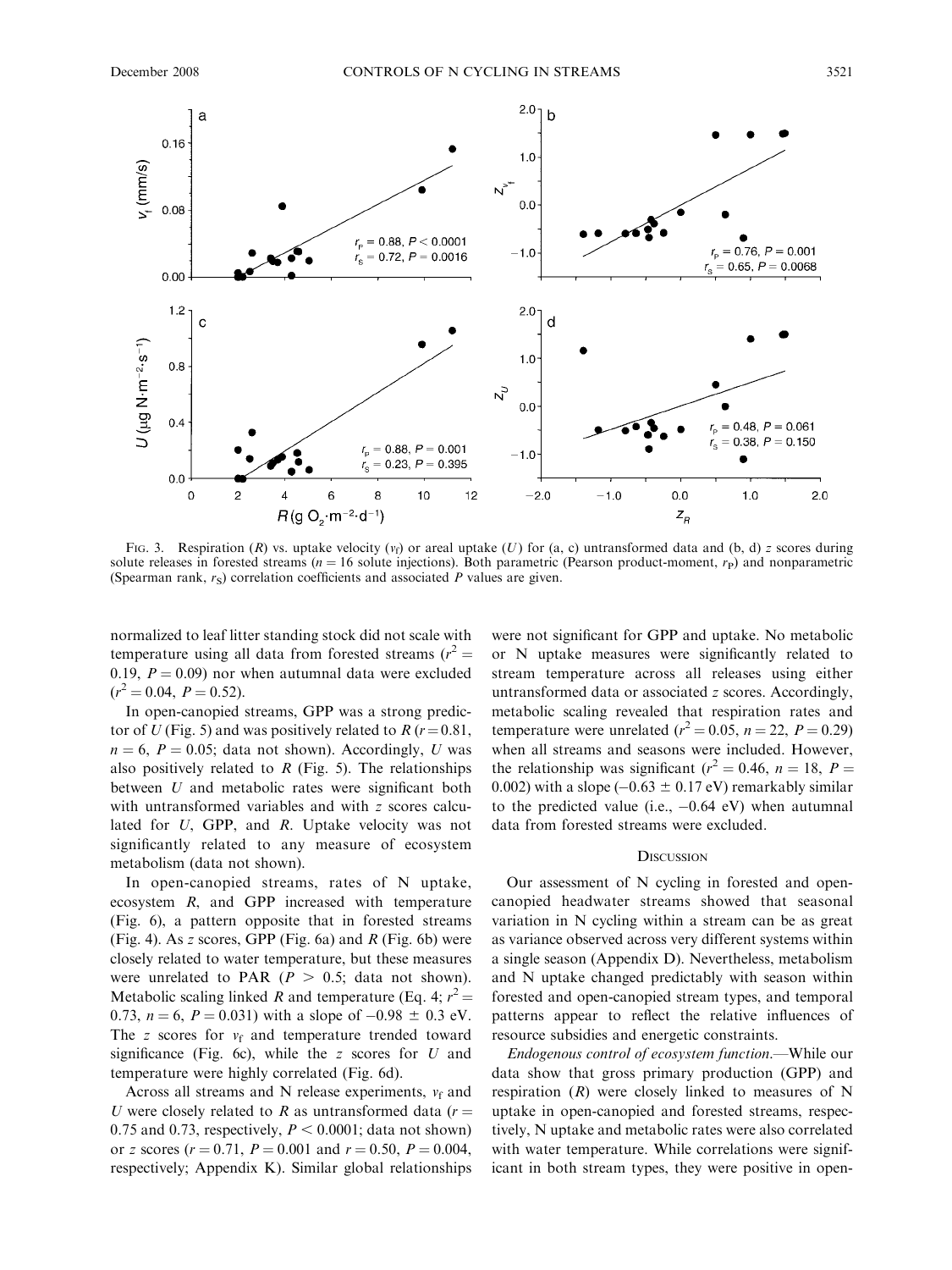

FIG. 4. Respiration (R and  $z_R$ ), uptake velocity ( $v_f$  and  $z_{v_i}$ ), and areal uptake (U and  $z_U$ ) vs. temperature and its z score in forested streams ( $n = 16$  solute injections).

canopied systems and negative in forested streams. These data suggest that the relative influence of thermal energy may differ substantially among systems with differing timing and propensity for material exchange.

The argument that temperature should drive ecosystem metabolism (Enquist et al. 2003, Brown et al. 2004) seems appropriate for relatively closed systems. In these circumstances, productivity is maintained primarily by internal cycling, ecosystem function is heavily influenced by endogenous controls without punctuated external augmentation of energy flow, and light serves as the primary resource input. Such conditions characterize our more autochthonous-based open-canopied sites. Streams of this type displayed positive correlations between temperature, metabolism, and N uptake, suggesting a chain of causality from thermal energy to biological processes of metabolism and N uptake. This notion is supported by a significant relationship between

metabolic rate and temperature across our opencanopied experiments, as predicted by the scaling rules of Enquist et al. (2003).

Others studies have shown that higher temperatures increase metabolic rates (Busch and Fisher 1981, Carpenter et al. 1992) and N cycling (Simon et al. 2005) in open-canopied streams and larger river systems (Uehlinger 2000). Further, thermal control has been recognized as an important endogenous driver for lakes via influences on metabolism and energy transfer through food webs (Carpenter et al. 1992, Winder and Schindler 2004). Endogenous thermal control is not limited to freshwater aquatic systems. In Tomales Bay, California, USA, as much as 90% of annual gross metabolism is supported by nutrient recycling, and ecosystem metabolic rates are positively correlated with water temperature (Smith and Hollibaugh 1997). Further, in the absence of limitation by water, many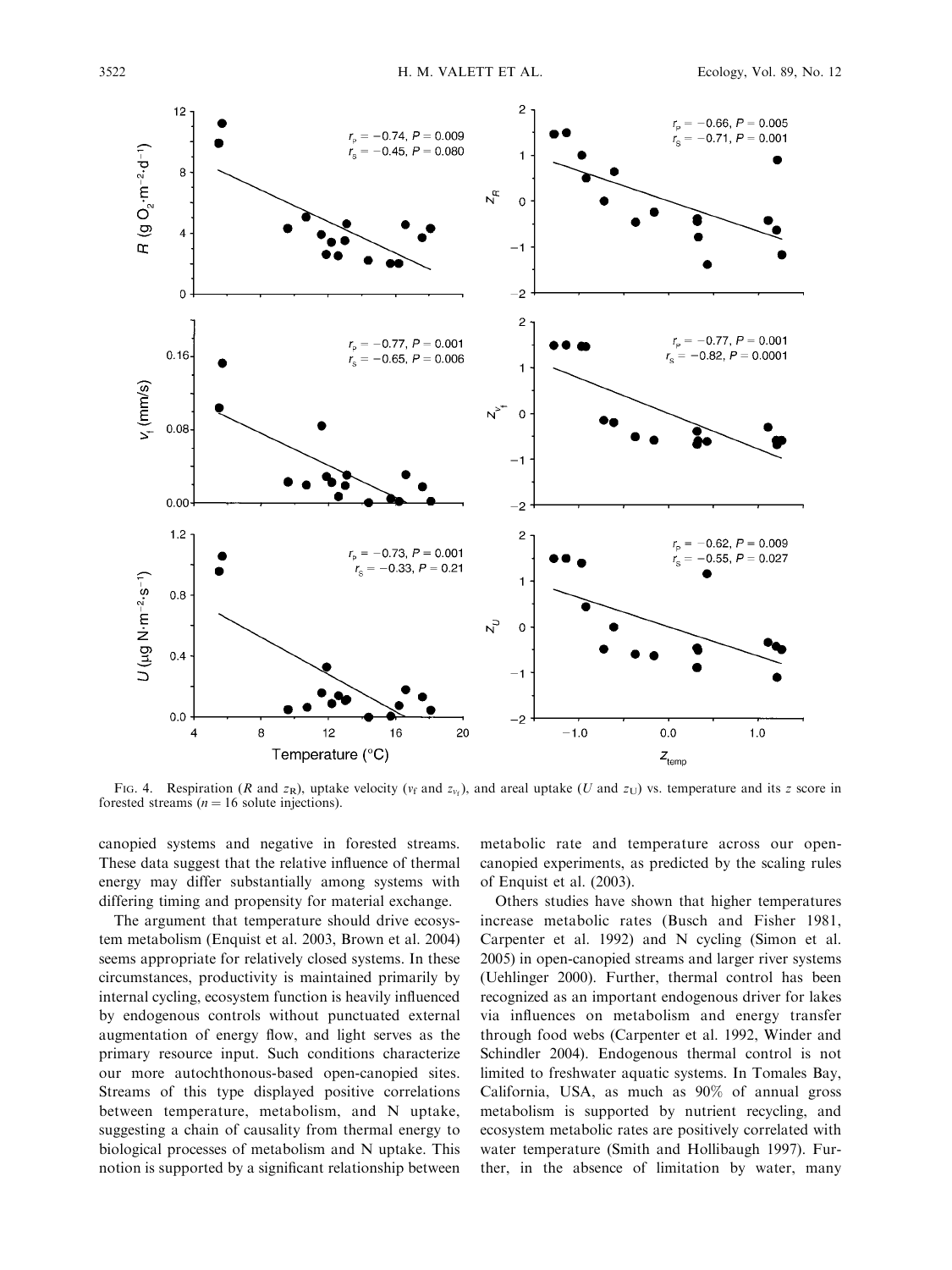

FIG. 5. The relationship between metabolism and N uptake during solute releases in open-canopied streams ( $n = 6$  solute injections). Areal uptake  $(U)$  vs. gross primary production (GPP) and respiration (R) for (a, c) untransformed data and (b, d) their z scores.



FIG. 6. The z scores for (a, b) ecosystem metabolism and (c, d) N uptake vs. z scores for temperature in open-canopied streams  $(n = 6$  solute injections). Abbreviations: GPP, gross primary production; R, respiration; U, areal uptake;  $v_f$ , uptake velocity.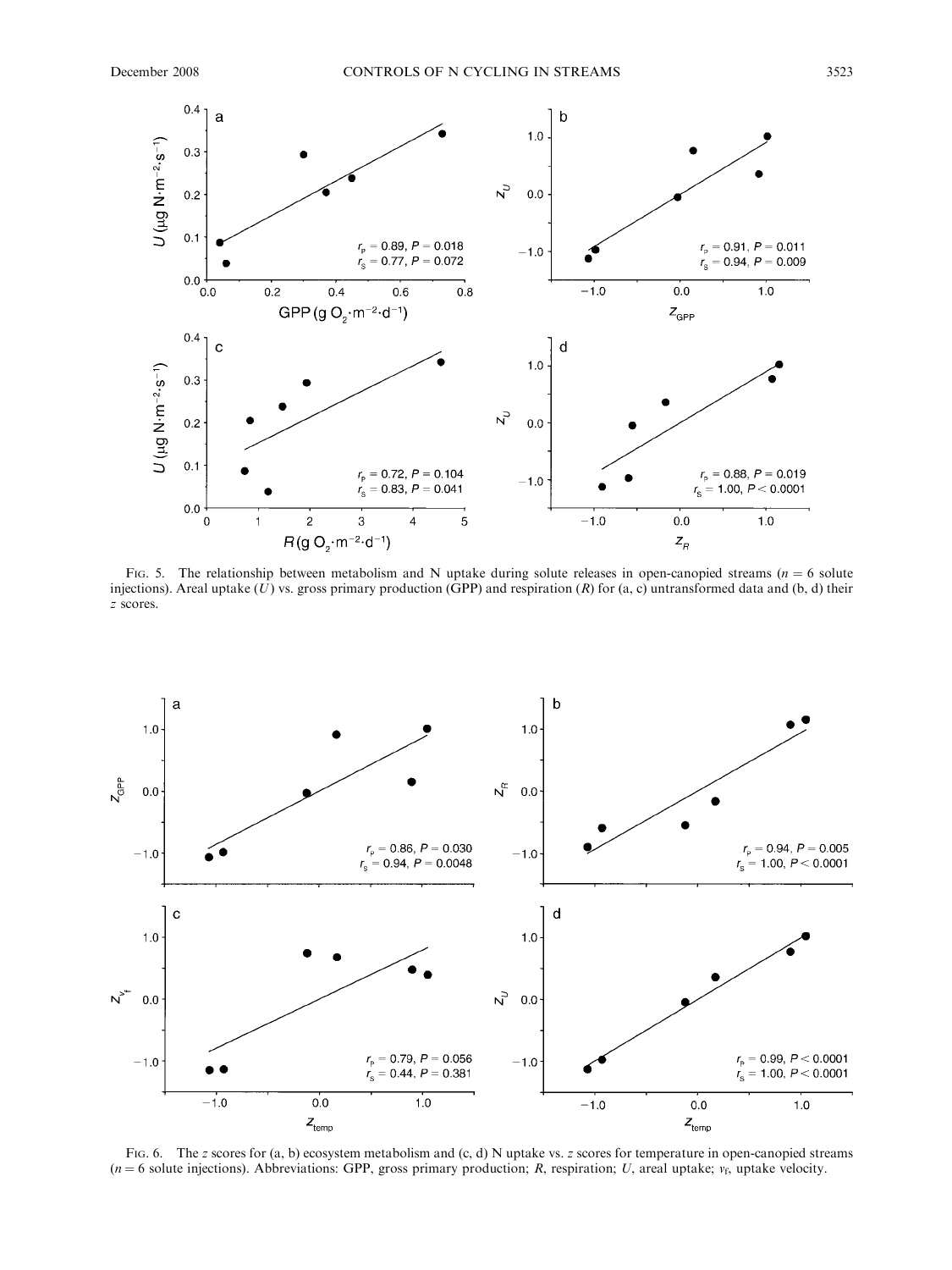

PLATE 1. Photograph of a sampling station on Hugh White Creek, Coweeta Hydrologic Laboratory, North Carolina, USA. Note the dense rhododendron understory. Plentiful detrital material obscures the wetted channel. PVC wells and minipiezometers are evident and associated with other NPARS study objectives. Photo credit: H. M. Valett.

terrestrial systems may be viewed as endogenously controlled, with thermal energy dictating rates of metabolism and nutrient cycling (Davidson et al. 1998, 2006).

Exogenous control of ecosystem function.—Energetic and material subsidies can be important drivers of ecosystem structure and function in a host of settings (Polis et al. 2004). They may act as exogenous factors that alter the relative supply of C, N, or P and exert stoichiometric control (Sterner and Elser 2002) over rates of metabolism and nutrient cycling. Pulsed inputs (i.e., non-steady-state conditions) of resources may generate patterns of ecosystem function not predicted by thermal energy. In streams, subsidies of terrestrial litter have historically organized our thinking about metabolism and ecosystem function in general (e.g., Fisher and Likens 1973). Results from our study and earlier work have shown that leaf litter inputs increase R and demand for N or P. In part, these relationships reflect the recipient nature of streams and low nutrient quality of allochthonous organic matter. Dodds et al. (2004) showed that C:N ratios of living (e.g., epilithon) and nonliving (e.g., detritus) organic matter (OM) were strong predictors of N uptake in streams. They emphasized that high C:N compartments in streams enhance N retention. While researchers have only recently begun to apply the perspectives of ecological stoichiometry to open ecosystems (Cross et al. 2005, Schade et al. 2005), it is logical that material import from adjacent ecosystems alters resource stoichiometry, with ramifications for rates of metabolism and N cycling.

Metabolic and N cycling rates in our forested streams were negatively correlated with temperature, suggesting an uncoupling of thermal control in the face of large resource subsidies. This contention is supported by our observation that excluding forested-stream autumnal respiration resulted in a strong fit (with the predicted slope) between metabolism and temperature following metabolic scaling laws, while their inclusion resulted in a slope not different from zero. Other ecosystems are subject to material subsidies with implications for energy flow and nutrient cycling. Hung and Huang (2005) emphasized that nutrient uptake in a tropical estuary was dictated by seasonal freshwater inputs of organic C and particulate-bound nutrients. Rivera-Monroy et al. (1998) illustrated a decoupling of temperature from metabolism and N uptake associated with forest OM inputs in a tropical mangrove swamp.

Alternation and integration of exogenous and endogenous control.—Greater temporal resolution of the importance of terrestrial subsidies and in-stream control of metabolism and nutrient dynamics may reveal lotic ecosystems characterized by periods of both exogenous and endogenous control. In earlier studies, we documented the importance of autotrophs for N uptake in forested streams, including the East and West Forks of Walker Branch (Mulholland et al. 2000, Fellows et al. 2006) and showed that daytime N uptake was greater than nighttime uptake during early spring periods of elevated insolation before full canopy development (Mulholland et al. 2006). Later in spring, when light levels were greatly reduced, N uptake rates were lower, and diurnal and nocturnal N uptake were no longer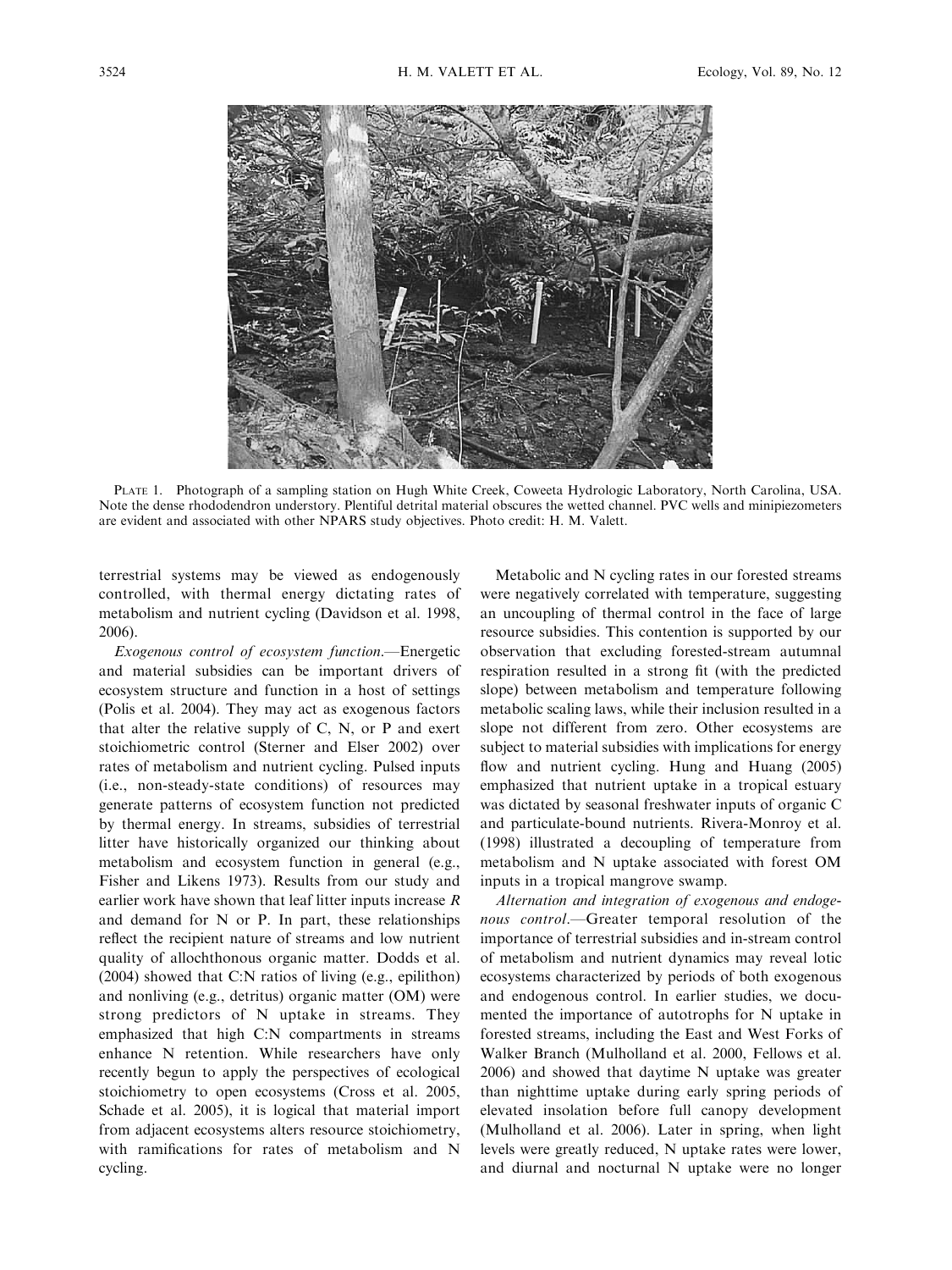different. Moreover, Roberts et al. (2007) found that the spring pulse of primary production in West Fork Walker Branch supported rates of respiration similar to those observed during autumn when respiration was subsidized by terrestrial leaf litter. Net uptake of inorganic N was also considerably higher during the spring GPP pulse.

The influential role of terrestrial OM inputs was evident in forested streams, in part, because they occurred during colder weather and overwhelmed endogenous thermal control. Despite being well lit, our open-canopied streams were characterized by P:R ratios substantially less than one, illustrating the importance of imported OM to ecosystem metabolism. Moreover, our earlier work at Rio Calaveras documented the importance of watershed delivery of nutrients to benthic algal communities (Peterson et al. 2001) and C for heterotrophic metabolism in the adjacent alluvial aquifer (Baker et al. 2000). Thus while these streams appear to be under thermal control, they are also influenced by inputs that occur under warmer conditions (i.e., late spring and early summer) when subsidies may act in concert with thermal trends to enhance rates of metabolism and material cycling during warmer periods.

A combination of exogenous and endogenous control may be typical of most ecosystems. A coastal inlet on the Iberian peninsula alternated between exogenous control via oceanic upwelling and endogenous periods when metabolic rates and nutrient sequestration were driven by temperature (Pérez et al. 2000). Similar patterns of intermittent alternation of control by oceanic upwelling have been documented for continental shelves off New Zealand (Zeldis 2004) and Massachusetts (Hopkinson et al. 2001). Gu et al. (2004) argued that imported labile OM decoupled soil R from endogenous thermal control, emphasizing periods of exogenous influence in a system typically thought to be endogenously controlled. We suggest that for many ecosystems, endogenous control is the baseline and that episodic inputs of nutrients, organic matter, and other resources drive more open ecosystems away from endogenous control toward exogenous control for periods of time ranging from days (reflecting storms) to seasons (periods of higher connectivity) to even years (e.g., successional trajectories; Valett et al. 2002).

#### **ACKNOWLEDGMENTS**

The authors acknowledge the help of numerous individuals at the Biology Annex, UNM, and the VT Stream Team. This research is a product of the Nitrate Processing and Retention in Stream program and NSF grants DEB 98-15868 to H. M. Valett and J. R. Webster, DEB 98-16087 to C. N. Dahm, and DEB 98-16091 to C. G. Peterson.

#### LITERATURE CITED

APHA (American Public Health Association, American Water Works Association, Water Environment Federation). 2006. Standard methods for examination of water and wastewater. Twenty-first edition. American Public Health Association, Washington, D.C., USA.

- Baker, M. A., H. M. Valett, and C. N. Dahm. 2000. Organic carbon retention and metabolism in a near-stream groundwater ecosystem. Ecology 81:3133–3148.
- Brown, J. H., J. F. Gillooly, A. P. Allen, V. M. Savage, and G. B. West. 2004. Toward a metabolic theory of ecology. Ecology 85:1771–1789.
- Busch, D. E., and S. G. Fisher. 1981. Metabolism of a desert stream. Freshwater Biology 11:301–308.
- Carpenter, S. R., S. G. Fisher, N. B. Grimm, and J. F. Kitchell. 1992. Global change and freshwater ecosystems. Annual Review of Ecology and Systematics 23:119–139.
- Cole, J. J., S. R. Carpenter, M. L. Pace, M. C. Van de Bogert, J. L. Kitchell, and J. R. Hodgson. 2006. Differential support of lake food webs by three types of terrestrial organic carbon. Ecology Letters 9:558–568.
- Cross, W. F., J. P. Benstead, P. C. Frost, and S. A. Thomas. 2005. Ecological stoichiometry in freshwater benthic systems: recent progress and perspectives. Freshwater Biology 50: 1895–1912.
- Davidson, E., E. Belk, and R. D. Boone. 1998. Soil water content and temperature as independent or confounded factors controlling soil respiration in a temperate mixed hardwood forest. Global Change Biology 4:217–227.
- Davidson, E., I. A. Janssens, and Y. Luo. 2006. On the variability of respiration in terrestrial ecosystems: moving beyond the  $Q_{10}$ . Global Change Biology 12:154–164.
- DeAngelis, D. L., and P. J. Mulholland. 2004. Dynamic consequences of allochthonous input to freshwater systems. Pages 12–24 in G. A. Polis, M. E. Power, and G. R. Huxel, editors. Food webs at the landscape scale. University of Chicago Press, Chicago, Illinois, USA.
- Dodds, W. K., E. Martí, J. L. Tank, J. Pontius, S. K. Hamilton, N. B. Grimm, W. B. Bowden, W. H. McDowell, B. J. Peterson, H. M. Valett, J. R. Webster, and S. V. Gregory. 2004. Carbon and nitrogen stoichiometry and nitrogen cycling rates. Oecologia 140:458–467.
- Enquist, B. J., J. H. Brown, and G. B. West. 1998. Allometric scaling of plant energetics and population density. Nature 395:163–165.
- Enquist, B. J., E. P. Economo, T. E. Huxman, A. P. Allen, D. D. Ignace, and J. F. Gillooly. 2003. Scaling metabolism from organisms to ecosystems. Nature 423:639–642.
- Fellows, C. S., H. M. Valett, C. N. Dahm, P. J. Mulholland, and S. A. Thomas. 2006. Nutrient uptake and energy flow: coupling ecosystem function in headwater streams. Ecosystems 9:788–804.
- Fisher, S. G., and G. E. Likens. 1973. Energy flow in Bear Brook, New Hampshire: an integrative approach to stream ecosystem metabolism. Ecological Monographs 43:421–439.
- Gillooly, J. F., J. H. Brown, G. B. West, V. M. Savage, and E. L. Charnov. 2001. Effects of size and temperature on metabolic rate. Science 293:2248–2251.
- Gordon, N. D., T. A. McMahon, and B. L. Finlayson. 1992. Stream hydrology: an introduction for ecologists. John Wiley and Sons, New York, New York, USA.
- Gu, L. H., W. M. Post, and A. W. King. 2004. Fast labile carbon turnover obscures sensitivity of heterotrophic respiration from soil to temperature: a model analysis. Global Biogeochemical Cycles 18:GB1022.
- Hanski, I. 1998. Connecting the parameters of local extinction and metapopulation dynamics. Oikos 83:390–396.
- Helfield, J. M., and R. J. Naiman. 2006. Keystone interactions: salmon and bear in riparian forests of Alaska. Ecosystems 9: 167–180.
- Hopkinson, C. S., A. E. Giblin, and J. Tucker. 2001. Benthic metabolism and nutrient regeneration on the continental shelf of eastern Massachusetts, USA. Marine Ecology Progress Series 224:1–19.
- Hung, J.-J., and M.-H. Huang. 2005. Seasonal variations in organic-carbon and nutrient transport through a tropical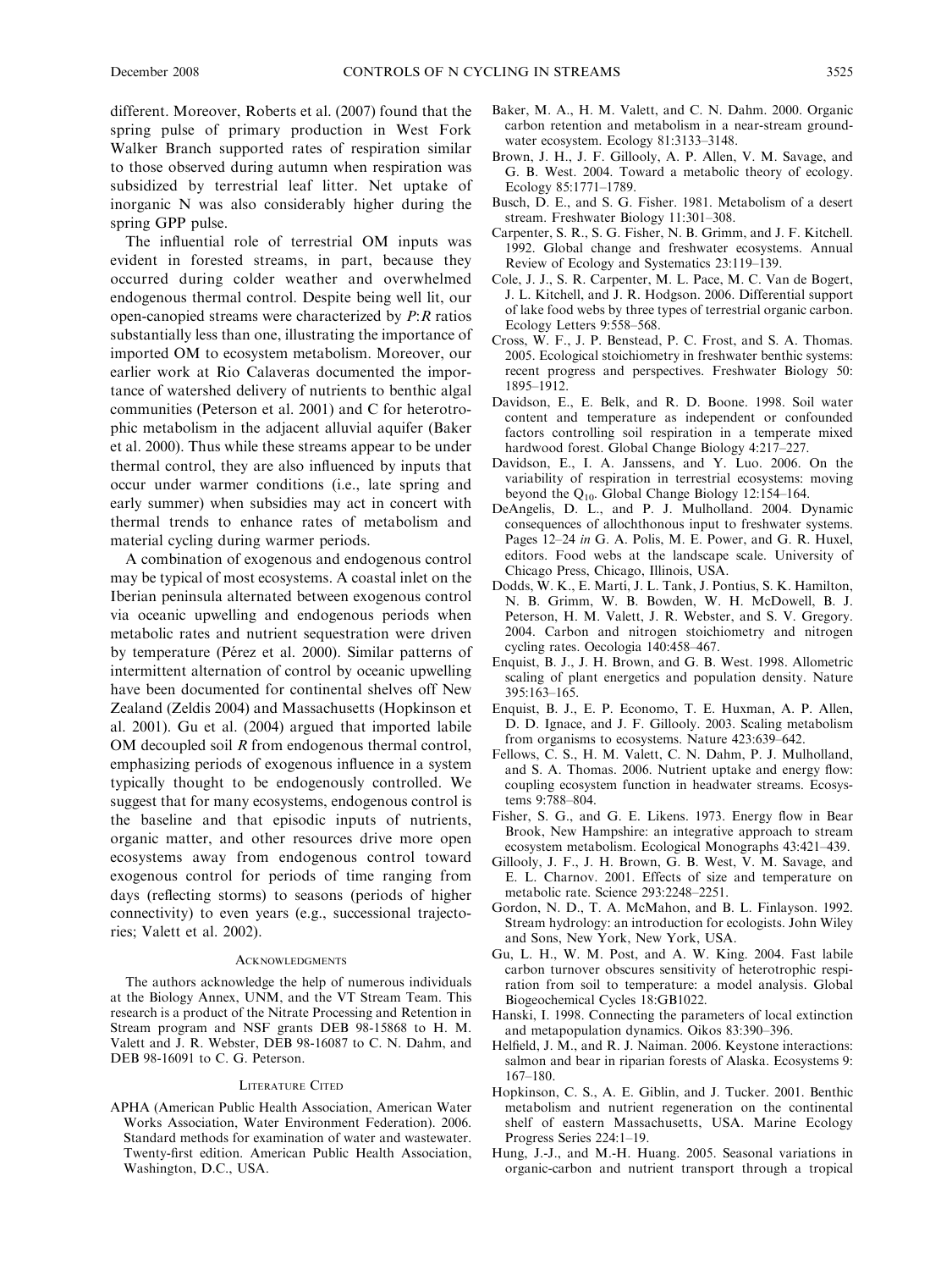estuary (Tsengwen) in southwestern Taiwan. Environmental Geochemistry and Health 27:75–95.

- Maron, J. L., J. A. Estes, D. A. Croll, E. M. Danner, S. C. Elmendorf, and S. L. Buckelew. 2006. An introduced predator alters Aleutian Island plant communities by thwarting nutrient subsidies. Ecological Monographs 76:3– 24.
- Marzolf, E. R., P. J. Mulholland, and A. D. Steinman. 1994. Improvements to the diurnal upstream-downstream dissolved oxygen change technique for determining wholestream metabolism in small streams. Canadian Journal of Fisheries and Aquatic Sciences 51:1591–1599.
- Mulholland, P. J., J. L. Tank, D. M. Sanzone, W. M. Wollheim, B. J. Peterson, J. R. Webster, and J. L. Meyer. 2000. Nitrogen cycling in a forest stream determined by a  $\rm{^{15}N}$ tracer addition. Ecological Monographs 70:471–493.
- Mulholland, P. J., S. A. Thomas, H. M. Valett, J. R. Webster, and J. Beaulieu. 2006. Effects of light on nitrate uptake in small forested streams: diurnal and daily variations. Journal of the North American Benthological Society 24:753–768.
- Nagasaka, A., Y. Nagasaka, K. Ito, T. Mano, M. Yamanaka, A. Katayama, Y. Sato, A. L. Grankin, A. I. Zdorikov, and G. A. Boronov. 2006. Contributions of salmon-derived nitrogen to riparian vegetation in the northwest Pacific region. Journal of Forest Research 11:377–382.
- Newbold, J. D., J. W. Elwood, R. V. O'Neill, and W. Van Winkle. 1981. Measuring nutrient spiraling in streams. Canadian Journal of Fisheries and Aquatic Sciences 38: 860–863.
- Odum, E. P., and A. A. de la Cruz. 1963. Detritus as a major component of ecosystems. AIBS Bulletin 13:39–40.
- Odum, H. T. 1956. Primary production in flowing waters. Limnology and Oceanography 1:102–117.
- Pace, M. L., J. J. Cole, S. R. Carpenter, and J. F. Kitchell. 1999. Trophic cascades revealed in diverse ecosystems. Trends in Ecology and Evolution 14:483–488.
- Pérez, F. F., X. A. Alvarez-Salgado, and G. Róson. 2000. Stoichiometry of the net ecosystem metabolism in a coastal inlet affected by upwelling. The Ría de Arousa (NW Spain). Marine Chemistry 69:217–236.
- Peterson, B. J., R. W. Howarth, and R. H. Garritt. 1986. Sulfur and carbon isotopes as tracers of salt-marsh organic matter flow. Ecology 67:865–874.
- Peterson, C. G., H. M. Valett, and C. N. Dahm. 2001. Shifts in habitat templates for lotic microalgae linked to interannual variation in snowmelt intensity. Limnology and Oceanography 46:858–870.
- Polis, G. A., M. E. Power, and G. R. Huxel, editors. 2004. Food webs at the landscape scale. University of Chicago Press, Chicago, Illinois, USA.
- Pulliam, H. R. 1988. Sources, sinks, and population regulation. American Naturalist 132:652–661.
- Rivera-Monroy, V. H., C. J. Madden, J. W. Day, Jr., R. R. Twilley, F. Vera-Herrera, and H. Alvarez-Guillen. 1998. Seasonal coupling of tropical mangrove forest and an estuarine water column: enhancement of aquatic primary productivity. Hydrobiologia 379:41–53.
- Roberts, B. J., P. J. Mulholland, and W. R. Hill. 2007. Multiple scales of temporal variability in ecosystem metabolism rates:

results from 2 years of continuous monitoring in a forested headwater stream. Ecosystems 10:588–606.

- Schade, J. D., J. F. Espeleta, C. A. Klausmeier, M. E. McGroddy, S. A. Thomas, and L. X. Zhang. 2005. A conceptual framework for ecosystem stoichiometry: balancing resource supply and demand. Oikos 109:40–51.
- Sigman, D. M., M. A. Altabet, R. Michener, D. C. McCorkle, B. Fry, and R. M. Holmes. 1997. Natural abundance-level measurement of nitrogen isotopic composition of oceanic nitrate: an adaptation of the ammonium diffusion method. Marine Chemistry 57:227–242.
- Simon, K. S., C. R. Townsend, B. J. F. Biggs, and W. B. Bowden. 2005. Temporal variation in N and P uptake in 2 New Zealand streams. Journal of the North American Benthological Society 24:1–18.
- Smith, S. V., and J. T. Hollibaugh. 1997. Annual cycle and interannual variability of ecosystem metabolism in a temperate climate embayment. Ecological Monographs 67:509–533.
- Sokal, R. R., and F. J. Rohlf. 1981. Biometry. Second edition. W. H. Freeman, New York, New York, USA.
- Steinman, A. D., G. A. Lamberti, and P. R. Leavitt. 2006. Biomass and pigments of benthic algae. Pages 357–380 in F. R. Hauer and G. A. Lamberti, editors. Methods in stream ecology. Academic Press, New York, New York, USA.
- Sterner, R. W., and J. J. Elser. 2002. Ecological stoichiometry: the biology of elements from molecules to the biosphere. Princeton University Press, Princeton, New Jersey, USA.
- Stream Solute Workshop. 1990. Concepts and methods for assessing solute dynamics in stream ecosystems. Journal of the North American Benthological Society 9:95–119.
- Thomas, S. A., H. M. Valett, P. J. Mulholland, J. R. Webster, C. N. Dahm, and C. G. Peterson. 2001. Nitrogen retention in headwater streams: the influence of groundwater–surface water exchange. Scientific World 1:623–631.
- Uehlinger, U. 2000. Resistance and resilience of ecosystem metabolism in a flood-prone river system. Freshwater Biology 45:319–332.
- Valett, H. M., C. L. Crenshaw, and P. F. Wagner. 2002. Stream nutrient uptake, forest succession and biogeochemical theory. Ecology 83:2888-2901.
- Webster, J. R., et al. 2003. Factors affecting ammonium uptake in streams: an inter-biome perspective. Freshwater Biology 48:1329–1352.
- Webster, J. R., S. W. Golladay, E. F. Benfield, J. L. Meyer, W. T. Swank, and J. B. Wallace. 1992. Catchment disturbance and stream response: an overview of stream research at Coweeta Hydrologic Laboratory. Pages 232–252 in P. J. Boon, P. Calow, and G. E. Petts, editors. River conservation and management. John Wiley and Sons, Chichester, UK.
- Webster, J. R., and B. C. Patten. 1979. Effects of watershed perturbation on stream potassium and calcium dynamics. Ecological Monographs 49:51–72.
- Winder, M., and D. E. Schindler. 2004. Climate uncouples trophic interactions in an aquatic ecosystem. Ecology 85: 2100–2106.
- Zeldis, J. R. 2004. New and remineralized nutrient supply and ecosystem metabolism on the northeastern New Zealand continental shelf. Continental Shelf Research 24:563–581.

### APPENDIX A

Study sites and stream characteristics during seasonal  ${}^{15}NO_3^-$  addition experiments (*Ecological Archives* E089-200-A1).

## APPENDIX B

Average stream characteristics across all injections for each of the three study sites (Ecological Archives E089-200-A2).